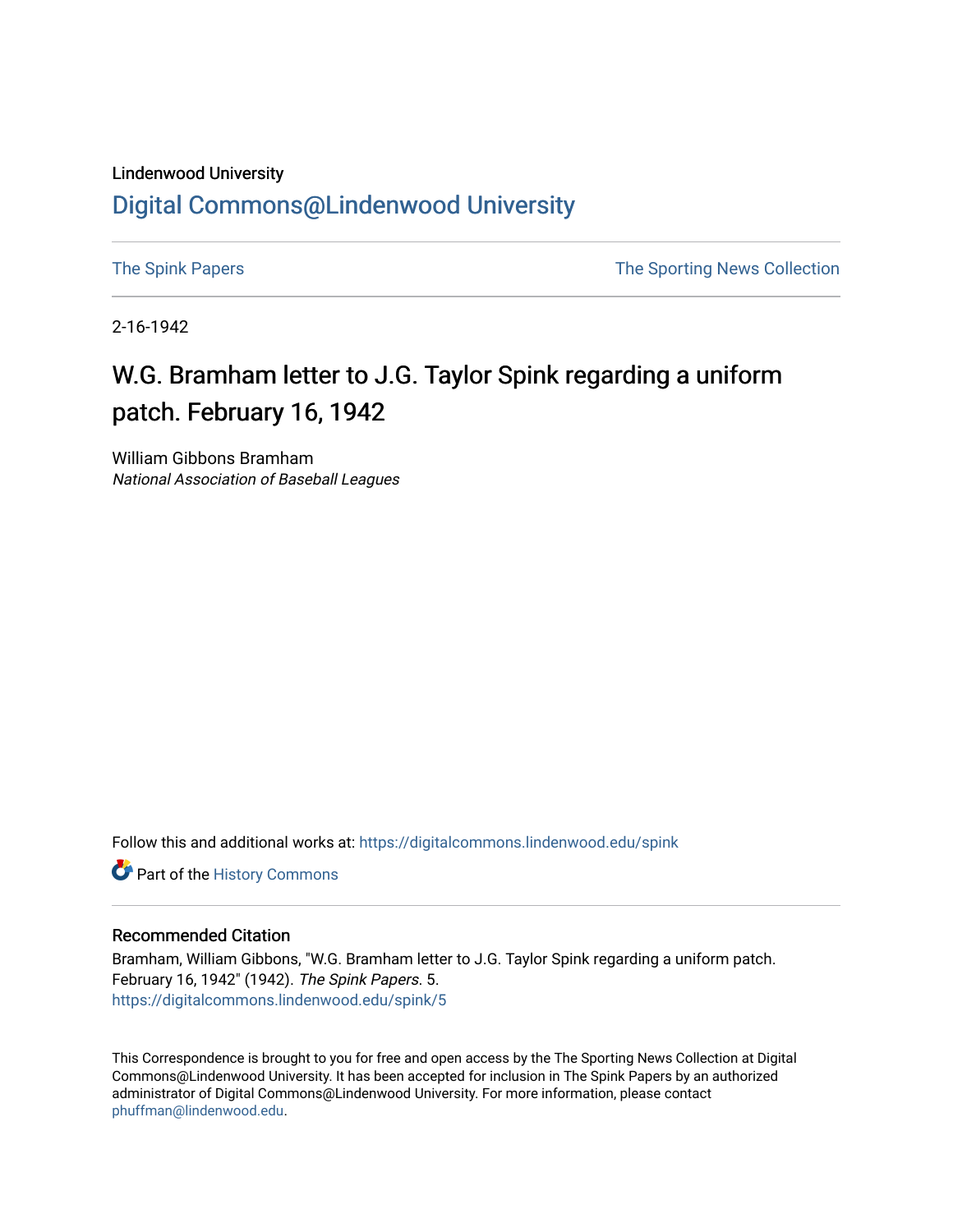WILLIAM G. BRAMHAM, PRESIDENT-TREASURER<br>DURHAM, N. C. TELEPHONE No. F-0111



**OEORGE M. TRAUTMAN<br>VICE-PRESIDENT & CHM. EX. COM,<br>COLUMBUS, OHIO** 

EXECUTIVE COMMITTEE GEORGE M. TRAUTMAN, CHAIRMAN, COLUMBUS, O. TRAMMELL SCOTT, ATLANTA, GA.<br>DR. E. M. WILDER, AUGUSTA, GA.

OFFICE OF THE PRESIDENT-TREASURER

February 16, 1942

PROMOTIONAL DEPARTMENT **ELMER M. DAILY, DIRECTOR EDENSBURG, PA. L. H. ADDINGTON OF PUBLICITY DURHAM, N. C. DIRECTOR OF PUBLICITY ORE** 

Mr . J. G. Taylor Spink, General Manager The Sporting **News,**  Saint Louis, Mo .

Dear Sir:

Our Mr. Addington, of the Press Bureau, has shown me your letter to him under date of February 12th., containing this language :

> "I was very sorry that because of the policy of the National Association that it might not be possible to permit uniformity<br>in wearing these shields. I will make my report to Ray Hill accordingly.<br>It is my thought that in extending this co-<br>operation to the Physical Fitness Program of the Civilian Defense people, that baseball was showing that it was doing its bit in return for recognition received from President Roosevelt."

Any statement by you, or anyone else, that the National Association has not lent full co-operation, not only with Mr. Hill's Department, but with every other branch of the United States Govern-ment, in the present national emergency, is absolutely false, without ment, in the present national emergency, is absolutely false, without one iota of fact to justify or sustain it. Not only is this true, but it is an insult to professional baseball and all of our leagues and clubs regardless of classification.

As to the health shield, fortunately Mr. Hill knows this statement to be absolutely true .

You requested that we get from the leagues information as to whether they had adopted the shield. This we have not done and do not propose to do. Mr. Hill very kindly furnished us with an ample supply of these shields. We distributed them among our leagues for distribution among their clubs, sending them a copy of Mr. Hill's letter to us. The same distribution was made with manufacturers of uniforms.